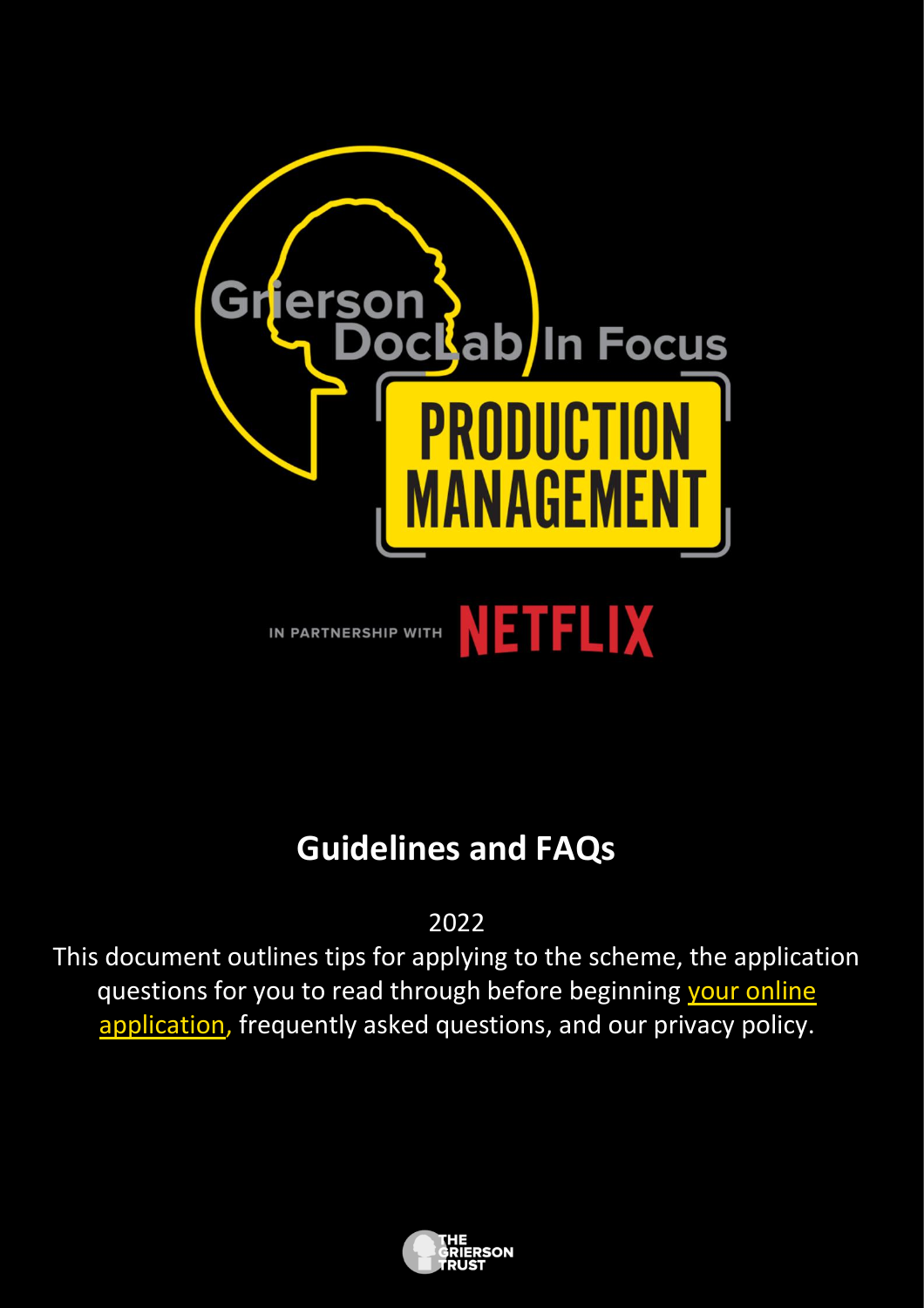

## Tips for Applying

- Double check you are applying for the correct Grierson DocLab scheme. There are three schemes, two of which are currently open for applications: Grierson DocLab In Focus: Editing and Grierson DocLab In Focus: Production Management.
- Read the question and then read it again.
- Check your application and CV, then check it again. If you have invested your valuable time to apply, you do not want to be let down by poor grammar or spelling mistakes.
- If you are intending to work in documentaries, it is essential you are interested in the genre, which is extremely varied. If you are struggling to think of different examples, have a look at the Grierson Awards [webpages](https://griersontrust.org/grierson-awards/the-grierson-awards/about-the-grierson-awards/) to get an idea of the range.
- Save your CV as a PDF file, and include your full name when naming it, so we can easily match it to your application.
- Tailor your CV to show us the transferable skills you have to progress into a production management career. Some resources and useful sites to look at about CV writing are [You'd Better Work](https://youdbetterwork.com/creating-the-perfect-cv/), [The Call Sheet,](http://www.thecallsheet.co.uk/news/how-write-cv-film-and-tv-drama-excerpt-breaking-uk-film-and-tv-drama) [How To Get A Job In TV](http://www.elsasharp.co.uk/books/book) and Royal [Television Society.](https://rts.org.uk/education-training/writing-cv)
- [Watch our Production Management Discovery Session](https://www.youtube.com/watch?v=rmcA6wOqJNU&t=532s) webinar from last year.
- Research and read up about the industry. Some useful sites include[:](http://guru.bafta.org/) [BAFTA Guru](http://guru.bafta.org/)[,](https://www.screenskills.com/careers/job-profiles/unscripted-tv/) [ScreenSkills,](https://www.screenskills.com/careers/job-profiles/unscripted-tv/) [Royal Television Society](https://rts.org.uk/) and [PMA.](https://www.pma.org.uk/)

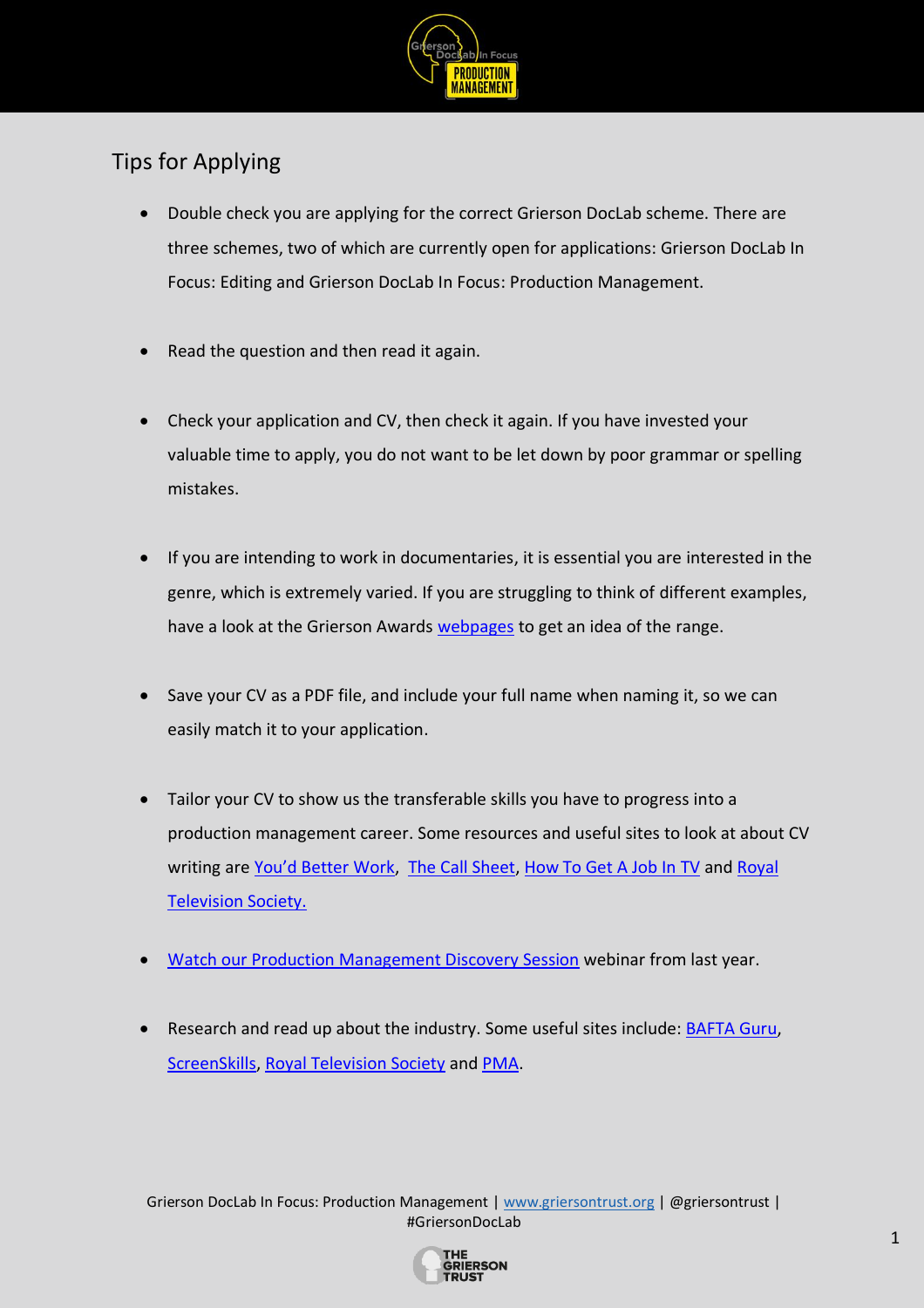

### Application Questions

To apply to Grierson DocLab In Focus: Production Management 2022, you will need to fill out the application form online.

We recommend reading through the questions below and drafting your answers offline first, before beginning the online application, as you cannot save to return and finish at a later date.

Once you have completed the online application, please ensure you have received your confirmation email (this may go to your junk folder, so please check there). Email [training@griersontrust.org](mailto:training@griersontrust.org) if you have any queries.

- **1. Tell us about the documentaries you watch. (200 words max)** Let us know what films or shows you enjoy, giving us examples. Tell us what platforms and channels you watch them on and why you like or dislike them.
- **2. Why do you want to work in documentaries, or why have you chosen to work in the sector? (250 words max)** What are your reasons for applying for this scheme? What draws you to this genre? Have there been changes in your circumstances? Is this a career change? Is this you following up an interest or passion, but you never previously knew how you could pursue it? Why now? What is your motivation to put yourself forward for this scheme?
- **3. What characteristics and skills do you have that would make you excel and stand out in production management? (300 words max)** We are seeking individuals with the attributes, skills and personality to thrive in a busy environment. As we have indicated, you do not need to have studied film/media or have experience in the industry, so how do your experiences and skillsets make you a strong candidate for one of the places on the scheme?

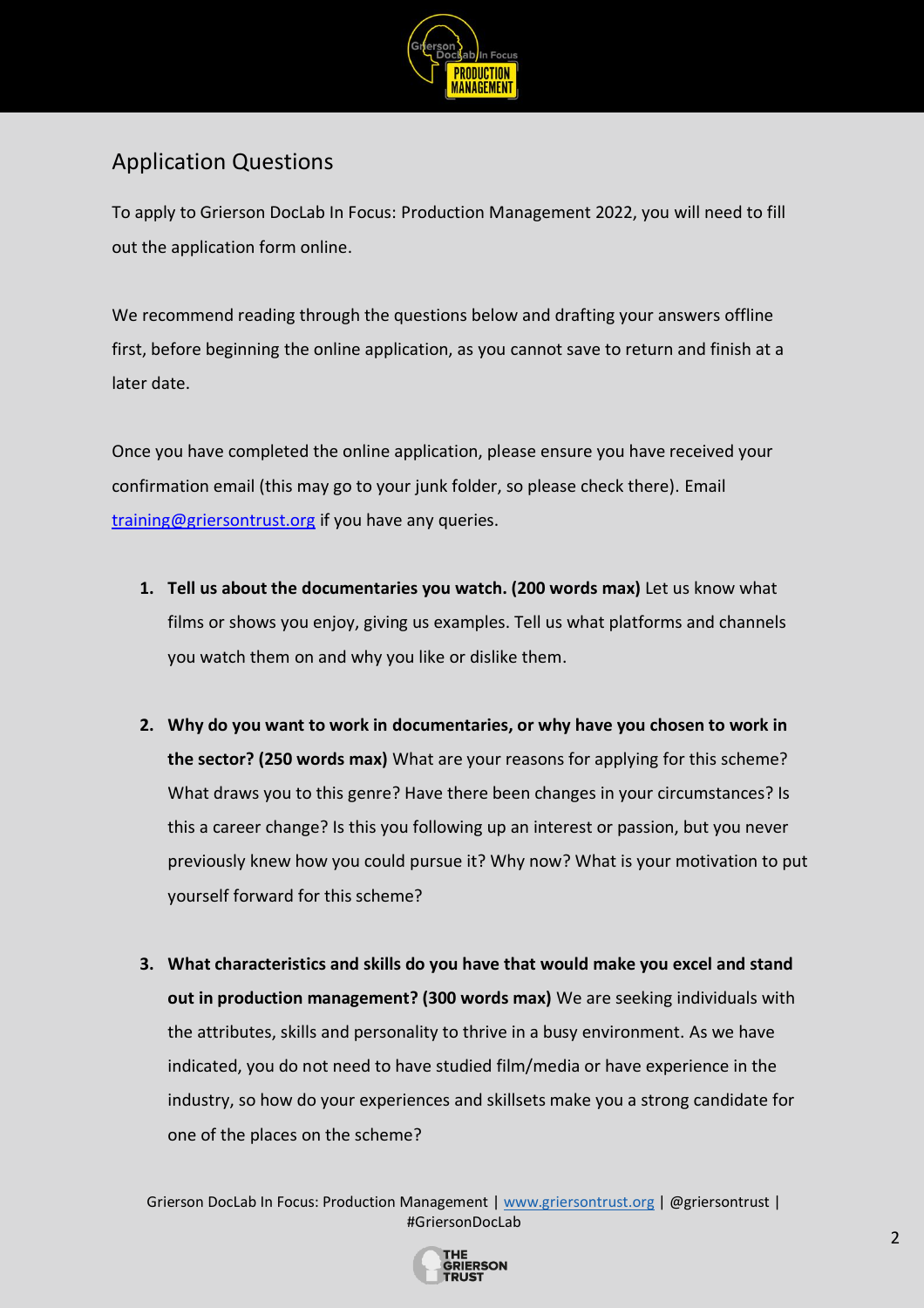

**4. The Grierson Trust supports groups that are under-represented in the world of documentary programme-making. How do you feel you fit into this and would therefore benefit from being on the Grierson DocLab In Focus: Production Management scheme? (300 words max)** We want to support the work of the industry to reflect the full diversity of the UK population, and this is your opportunity to tell us how you identify your diversity. Give us reasons why you believe you should be chosen. How will you benefit from the scheme? What will being selected mean to you?

We also recommend preparing the following:

- Your CV ready to upload once you have applied online, making sure it is in pdf format and that the file is saved as your full name.
- Two reference contact details (email addresses and telephone numbers).

The online application also includes questions for monitoring purposes.

#### FAQs

- **Do I have to use up all the word count?** You do not necessarily need to use the full allocation, but we do expect a fully formed response. We want to feel your passion on the page.
- **Why do I have to complete the monitoring form?** The monitoring section of the application form helps us capture information about applicants that feeds into our reporting to funders. The reporting is a condition of securing our funding that enables us to do the work supporting trainees. You can read about why monitoring

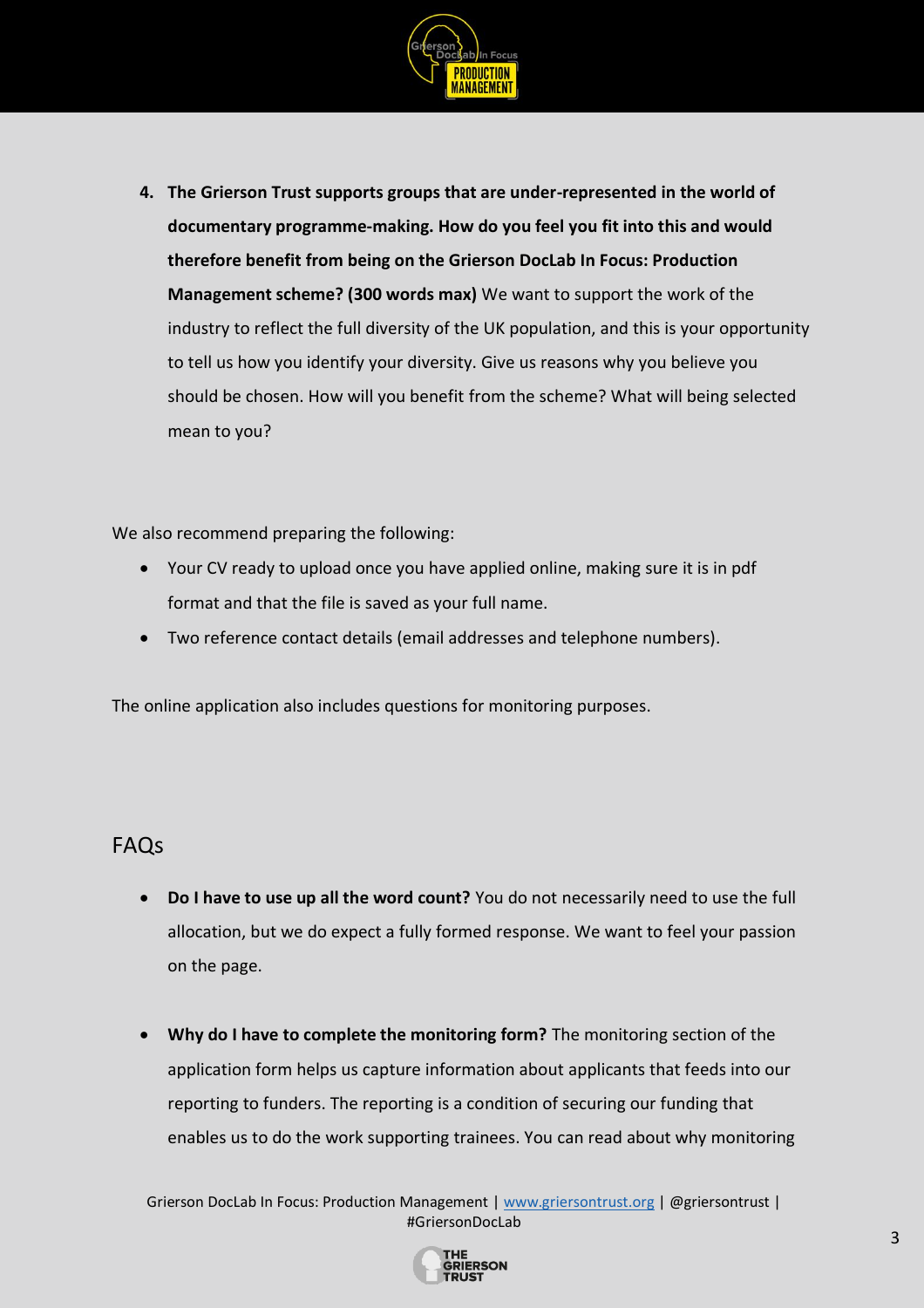

matters [on the ScreenSkills website](https://www.screenskills.com/about-us/diversity-and-inclusivity/guide-to-diversity-and-inclusivity-monitoring/) and [on the ACAS website.](https://archive.acas.org.uk/index.aspx?articleid=4071) Once submitted, your name is removed, and the data will be anonymised.

- **I am currently at university can I apply?** You cannot be in full-time education when applying for this scheme. This is not a graduate training scheme. Applicants need a minimum of 3 years' work experience with transferable skills for production management.
- **I did not study film or media, nor do I have experience in the industry, is this an issue?** Not at all. It does not matter what you have studied, the most important thing is to convey your passion for documentaries programme-making and why you want a job in production management in this industry. We have had trainees on past Grierson DocLab schemes from a variety of backgrounds who have studied many different subjects.
- **My CV is very short, or I don't have a CV.** Your CV is important for us to see information that may not be captured on the application form. So, length (ideally no longer that two pages), is not an issue, but making sure you have listed everything to show your experiences, interests, wider skillset, ability to multitask, etc. is. Don't forget to show us the transferable [soft skills](https://www.reed.co.uk/career-advice/what-are-soft-skills/) that you have developed. There are many great online resources and websites to help you write your CV or to strengthen what experience you do have. See the section on tips for applying for links.
- **I can't attend some of the dates. Can I still apply?** You have to be available to attend all parts of the programme as listed in the schedule. There will be no exceptions.
- **When will I do the placement? I have some holidays and other commitments in the diary.** Placements will become available from November 2022 onwards and we expect all of them to be started before October 2023. There may be some flexibility to work around commitments.

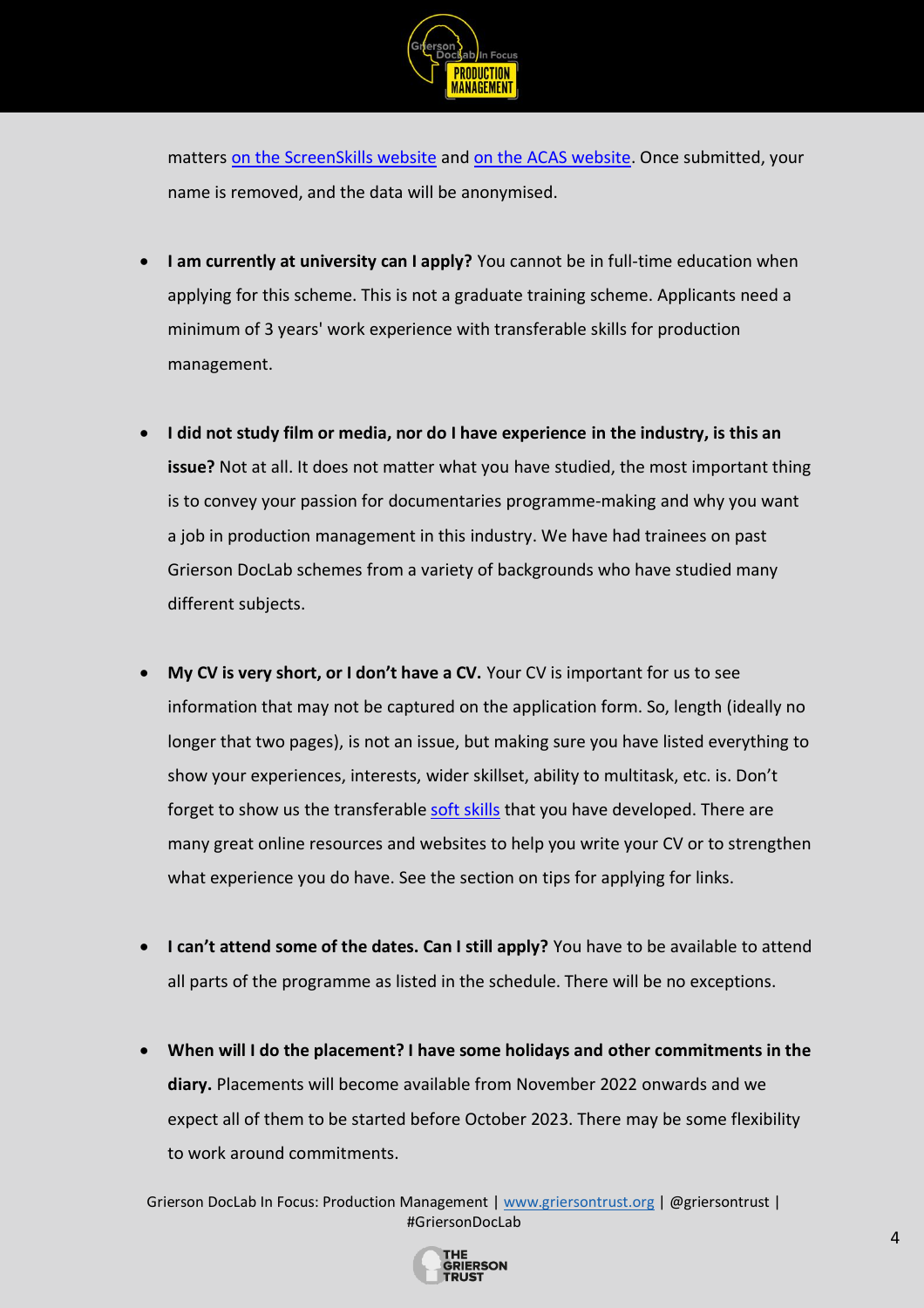

- **What will I be paid during the three-month placement?** Successful applicants will be contracted to an independent production company and paid PAYE as an employee.
- **What will my job title be whilst on the placement?** The scheme is to support your development in production management, you will start your placement as a Production Secretary.
- **Where will I be based during my placement?** This will vary from production to production. In 2021/22, some trainees worked part in person, part remote; others were working out of the independent production company's office. The big benefit of the programmes comes from being in the office to observe and network, so ideally placement will be taken up in person. All the inaugural cohort were placed with London based indies. For those trainees who may need additional support for accommodation, travel, or other costs, there is the [ScreenSkills bursary fund](https://www.screenskills.com/developing-your-career/bursary-guidelines/) which you can apply to, and outline that you are on a Netflix training programme.
- **I have never been to university or college. Will this be a barrier?** No. We welcome applications from anyone who can demonstrate their passion for documentaries and the transferable skills for production management roles.
- **Why are only UK residents eligible to submit an application?** This scheme is designed to get trainees into jobs in the UK, so it is essential that we prioritise applicants who are able to work in the UK.
- **What happens after the training ends?** As long as you keep in touch with us, as we hope you will, we will continue to support you through the mentoring programme, one-to-one contact with the Director of Training Programmes, invitations to partner events and networking opportunities. We anticipate that alumni from our training

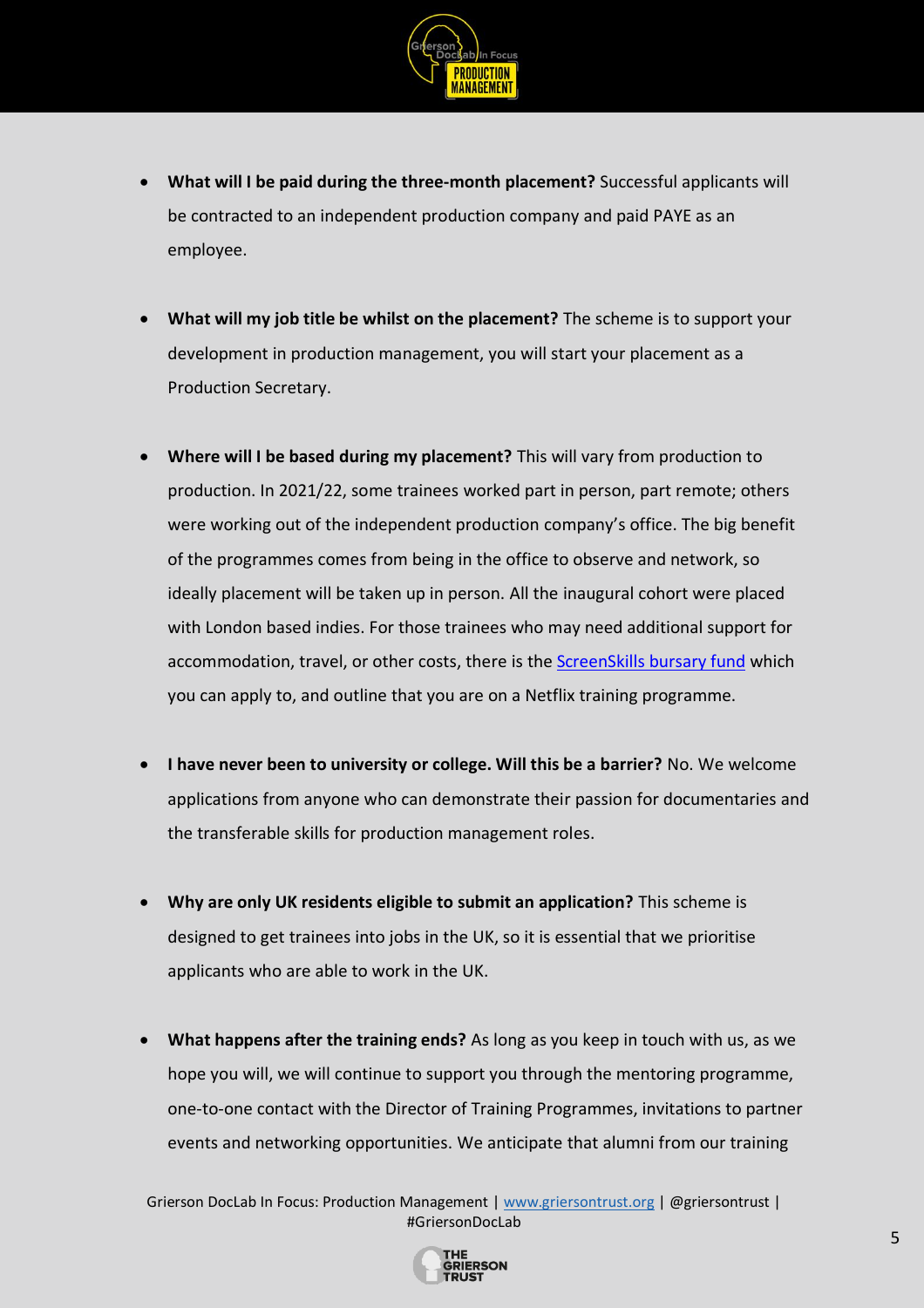

schemes will stay in touch with The Trust and help grow the network, building support for peers and providing feedback to The Trust to improve future iterations of the training. Netflix will also keep you on their database of trainees, and include you in any further opportunities and networking.

- **Who are your mentors?** Established industry professionals with extensive experience in production management.
- **Can I get feedback if my application is unsuccessful?** Due to the high volume of applications, we are unable to provide any feedback.
- **If I am selected for the scheme, as someone with accessibility needs, what support can I expect?** We are aware that some trainees may need additional support. We have a specific member of the team who has responsibility for establishing the access needs of all participants, who will work closely with you. We can also provide Access Document templates for use on your placement or in future roles.
- **How do you make sure the assessment of applications is inclusive and fair?** The Grierson Trust is committed to encouraging diversity and inclusion in all its work. We assess all applications with the personal information removed. This is to tackle any unconscious biases. You can read our diversity and inclusion statement [on our](https://griersontrust.org/about-us/diversity-statement.html)  [website.](https://griersontrust.org/about-us/diversity-statement.html)

#### Privacy Policy

By submitting this application for Grierson DocLab In Focus: Production Management 2022 ("Application") you ("Applicant") hereby acknowledge and agree that The Grierson Trust ("Company") shall collect, use and otherwise process certain personal data submitted by and relating to Applicant for purposes connected with the Application, including Company